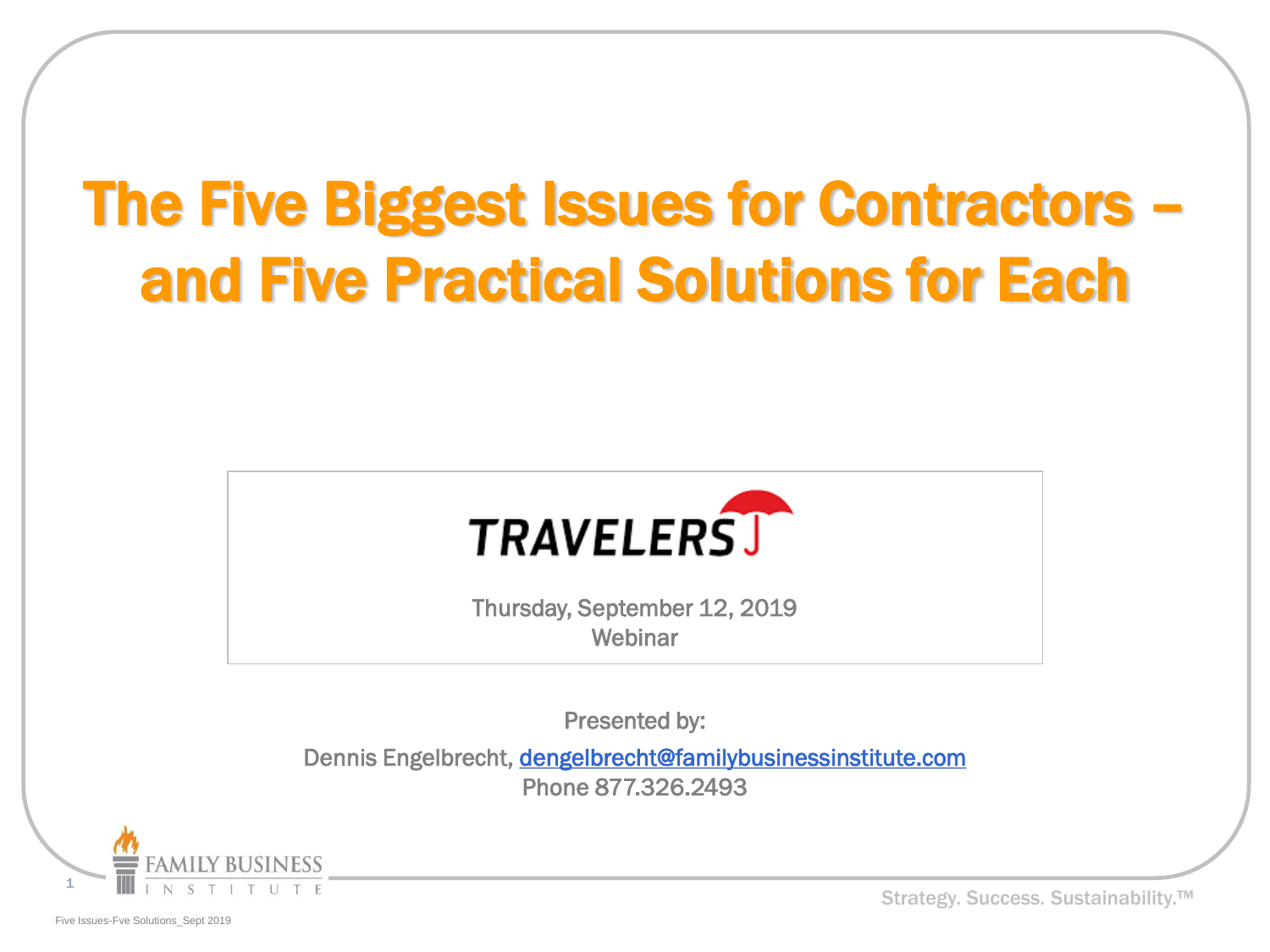#### Disclaimer

This material is for general informational purposes only and is not legal advice. It is not designed to be comprehensive and it may not apply to your particular facts and circumstances. Consult as needed with your own attorney or advisers.

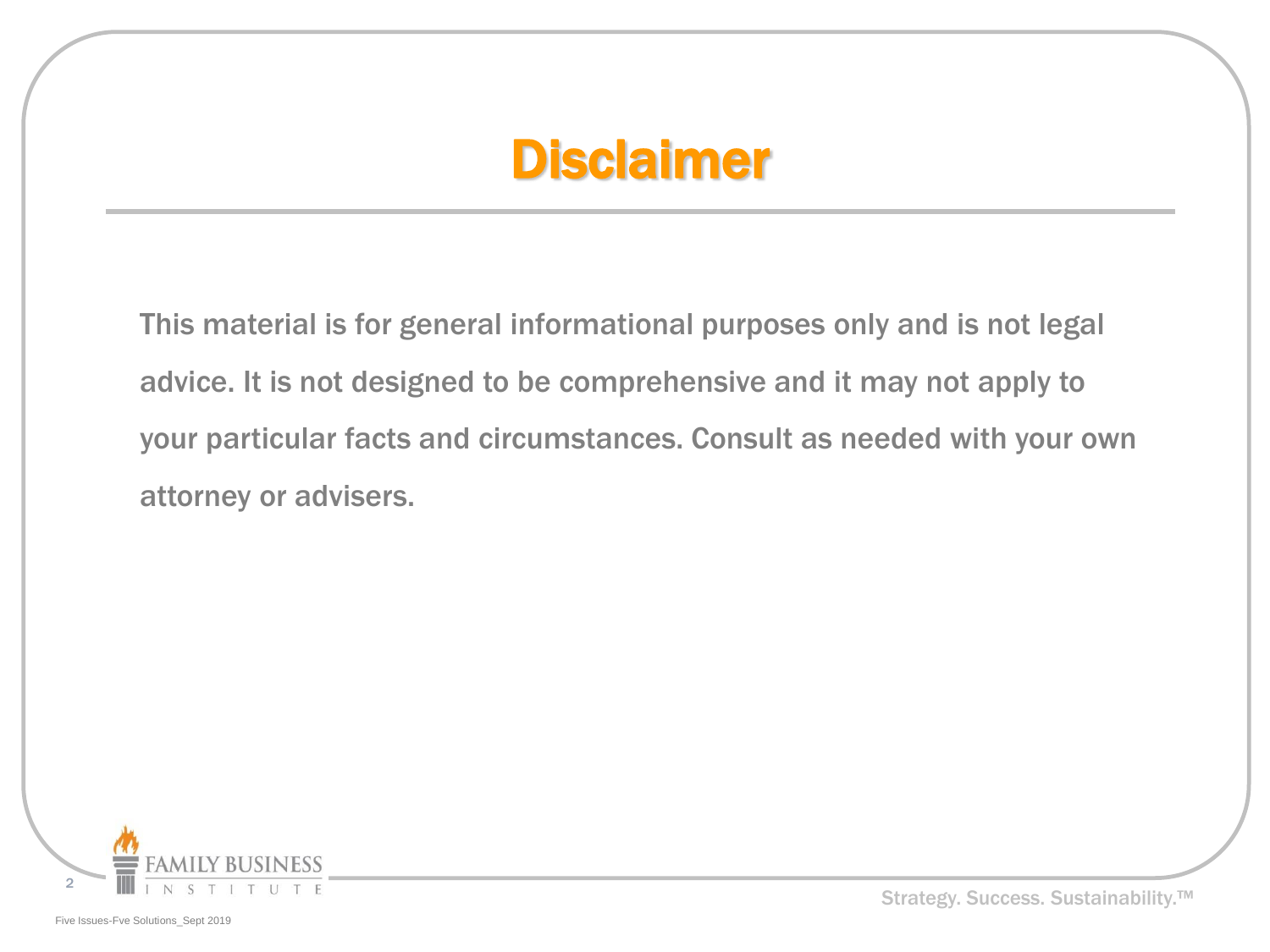#### The Five Biggest Issues for Contractors – and Five Practical Solutions for Each

#### What You'll Learn

- 1. What the five biggest construction issues are at the moment
- 2. Five strategies for success in today's challenging construction economy

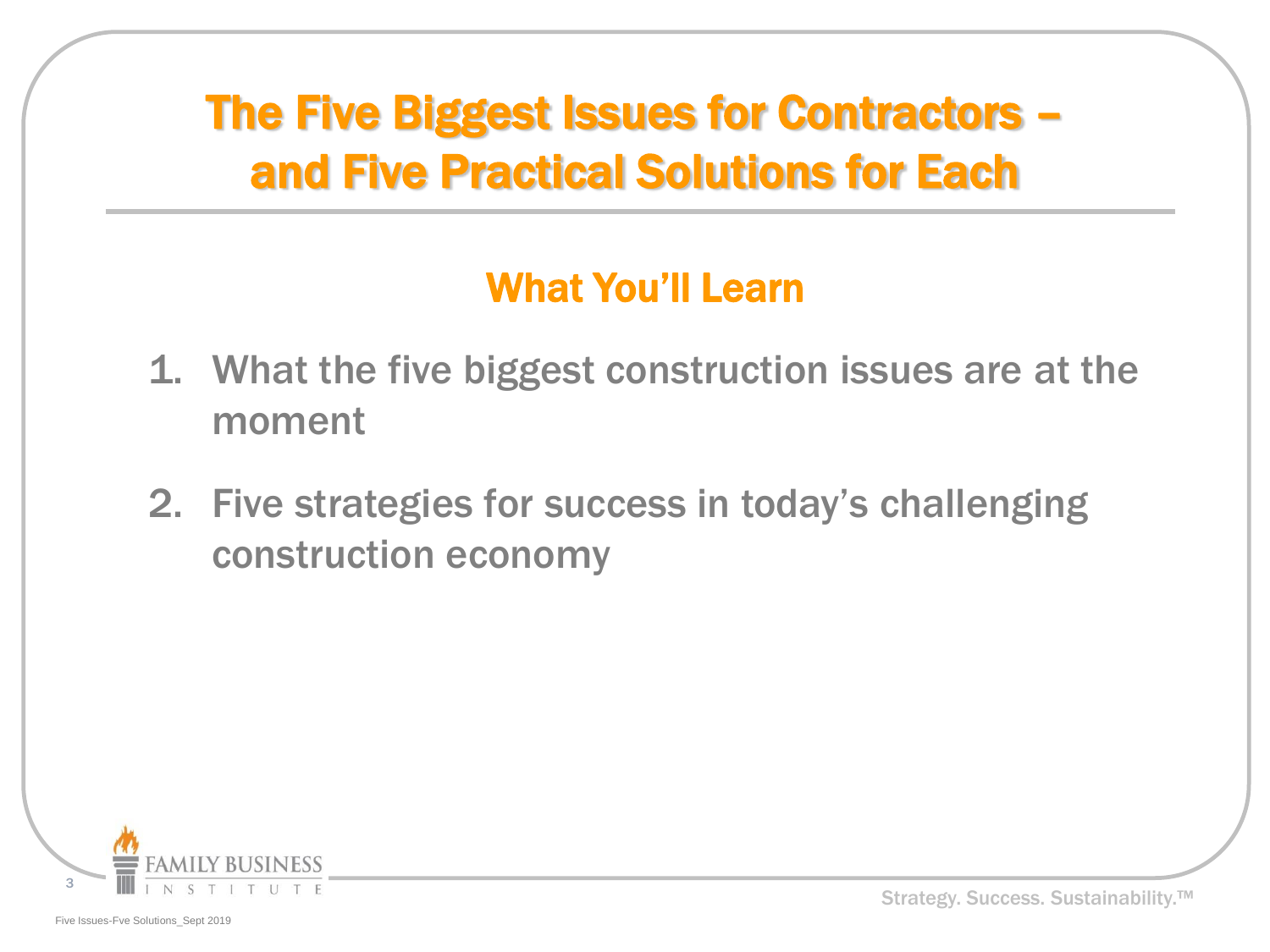### 5 Biggest Issues Facing Contractors Today

- 1. Jobs not starting when planned
- 2. Go/No-Go job selection
- 3. Finishing on time
- 4. Finding, hiring, and retaining people
- 5. Succession

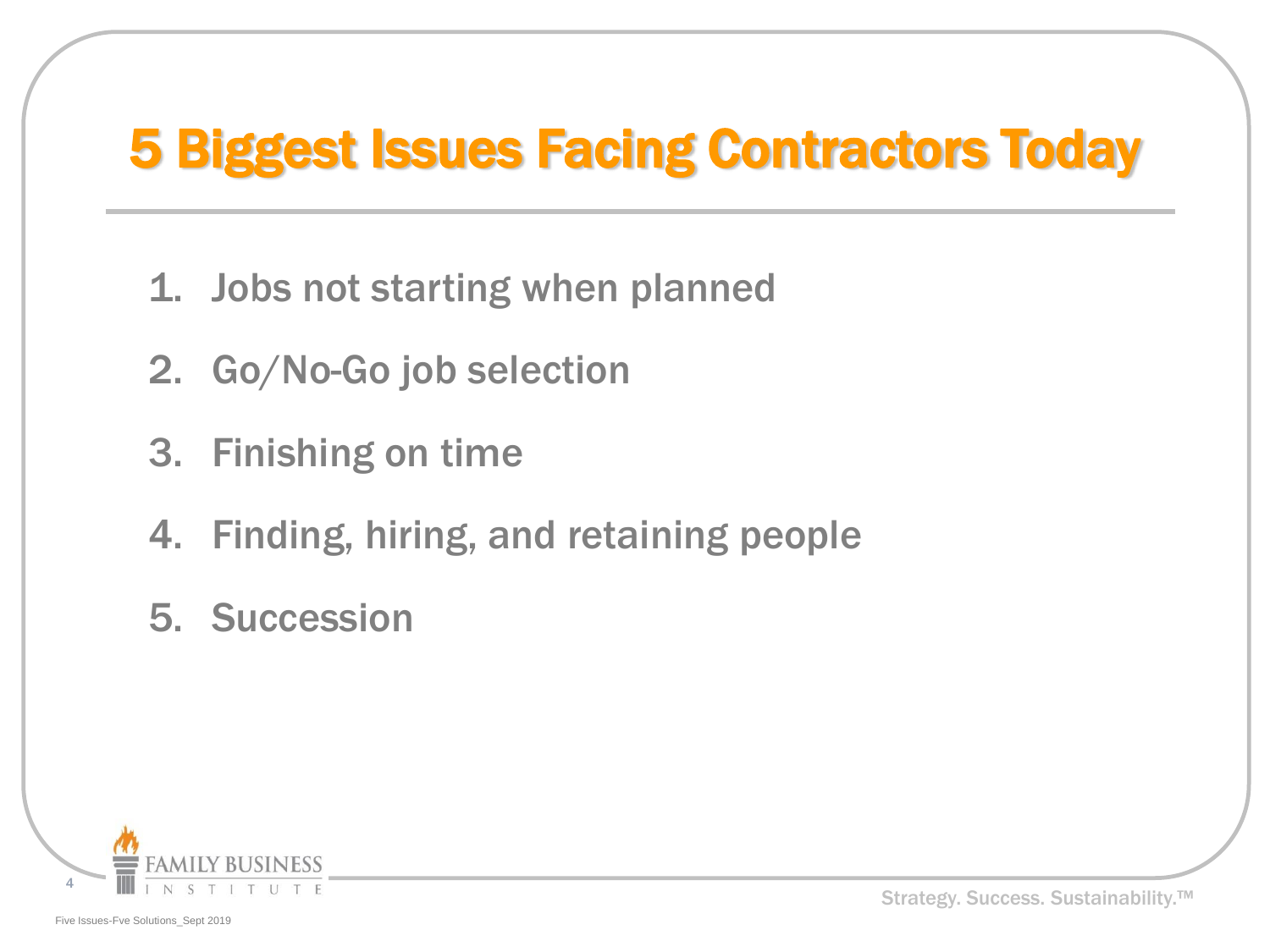#### 1. Jobs Not Starting When Planned

- i. Be realistic don't buy into pie in the sky promises, statements
- ii. Stay flexible, plan for schedule disruption
- iii. Protect your pricing
- iv. Control your fate in pre-con
- v. Watch for contract clauses, protect your days

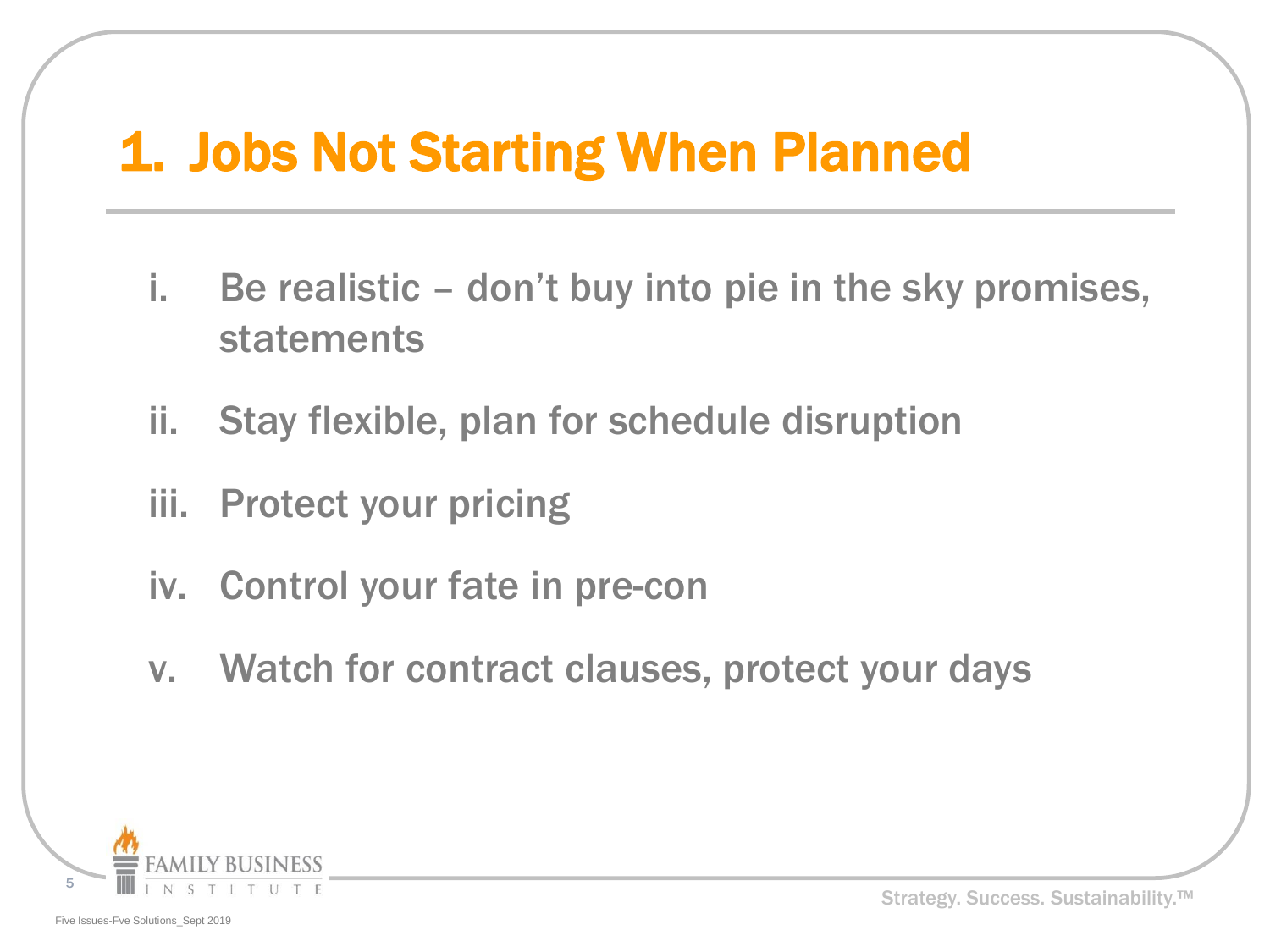#### 2. Go/No-Go Job Selection

- i. Retain rigor in your Go/No-Go process
- ii. Be a skeptic
- iii. Avoid rationalizing risks away
- iv. Ensure jobs fit your strategic direction
- v. Don't take chances on low margin, low reward work

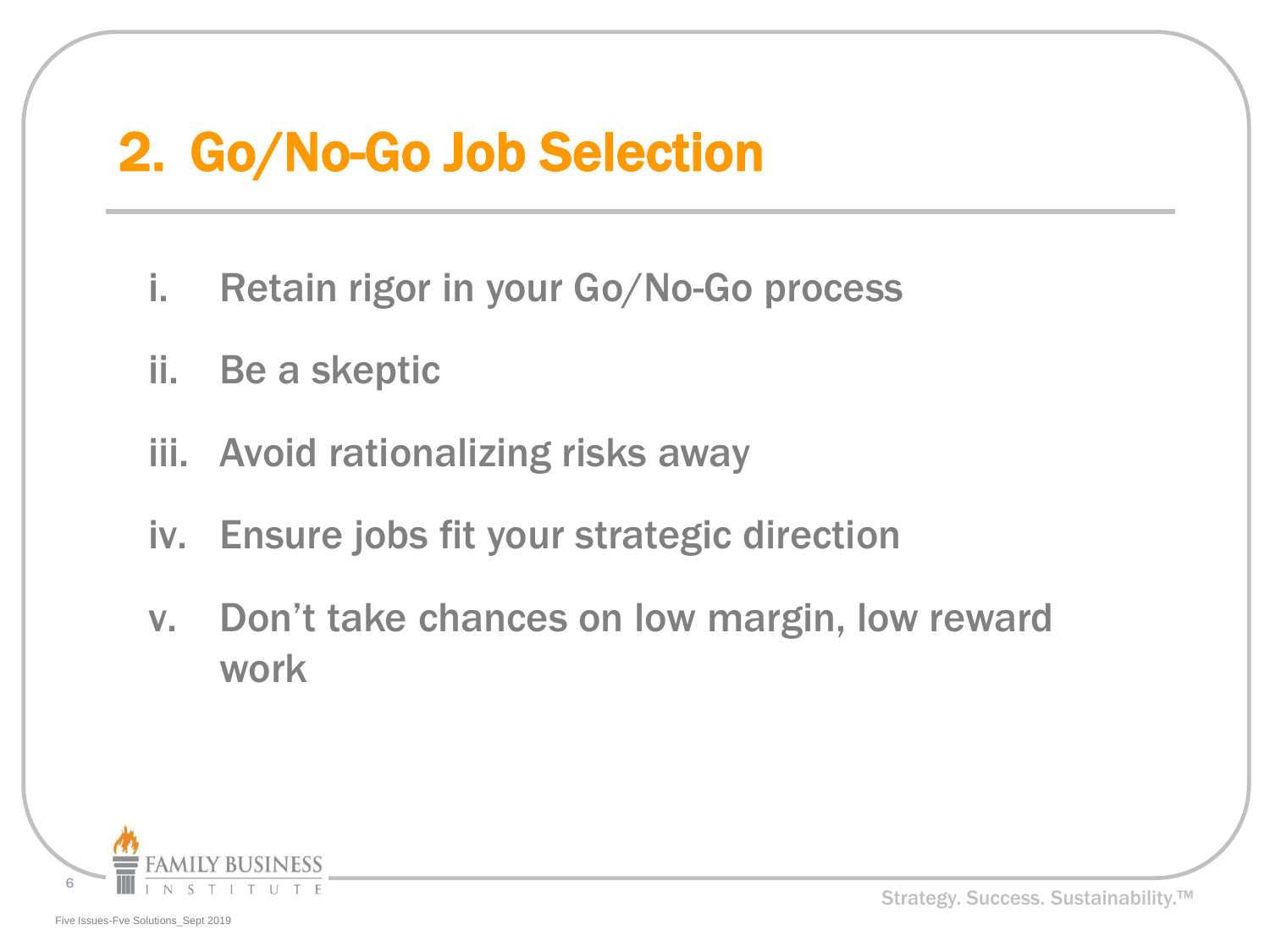#### 3. Finishing on Time

- i. Set yourself up for success, not failure
- ii. Great project launch meeting
- iii. LEAN/pull planning/collaboration
- iv. Measure progress versus plan visually
- v. Controlling time

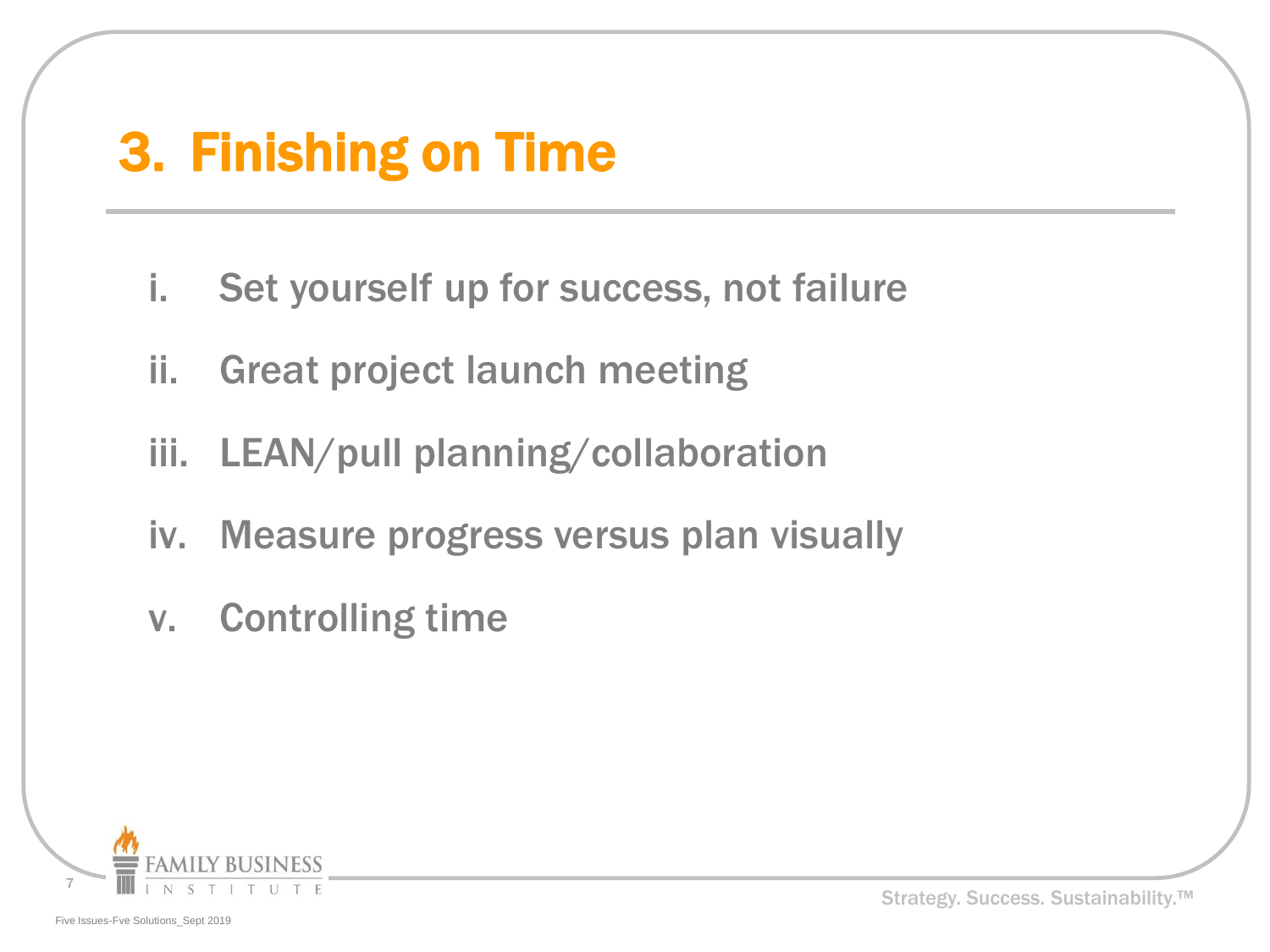### 4. Finding, Hiring, and Retaining People

- i. Staying ahead of growth
- ii. Maintaining redundancy and sufficient leadership presence
- iii. Managing "new teams"
- iv. Solid process for recruiting, hiring
- v. Great onboarding, training, and development

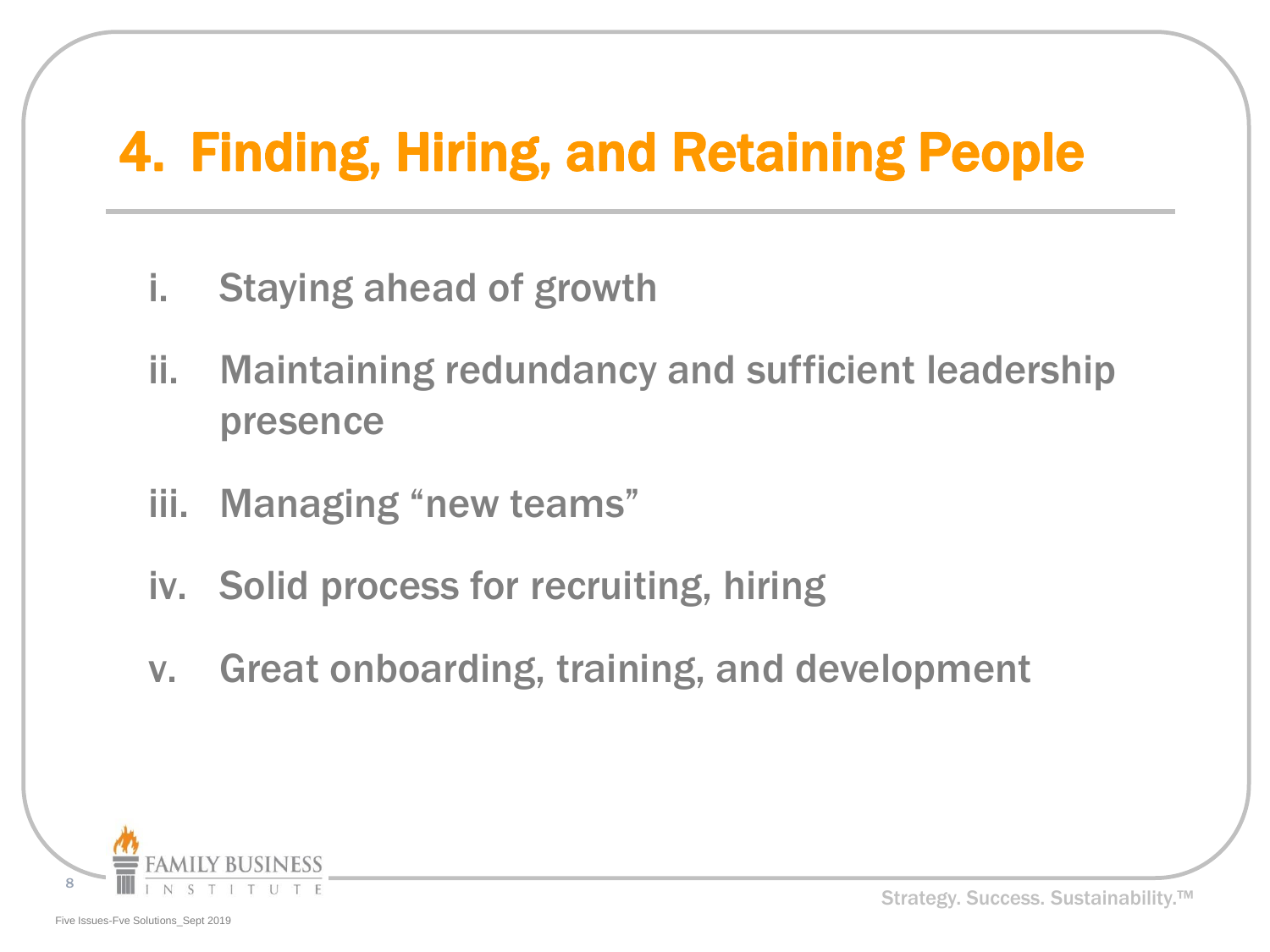#### 5. Succession

- i. Always planning multi-level
- ii. Ensure valuation is current, viable
- iii. Raw material for future leaders
- iv. Having the important and difficult conversations
- v. Don't wait too long!

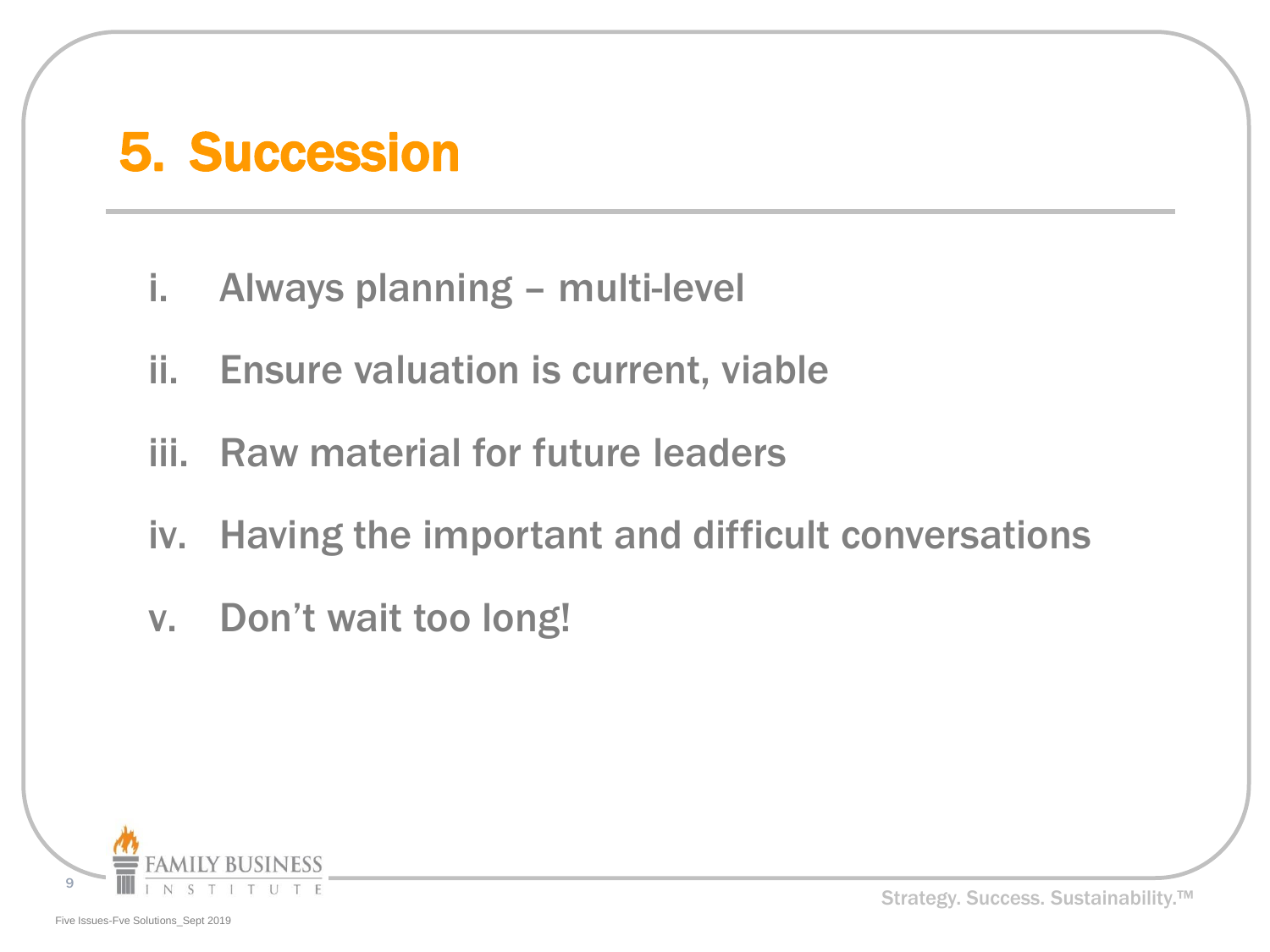### 5 Biggest Issues Facing Contractors Today

- 1. Jobs not starting when planned
- 2. Go/No-Go Job Selection
- 3. Finishing on time
- 4. Finding, hiring, and retaining people
- 5. Succession

### Questions?



Strategy. Success. Sustainability.<sup>™</sup>